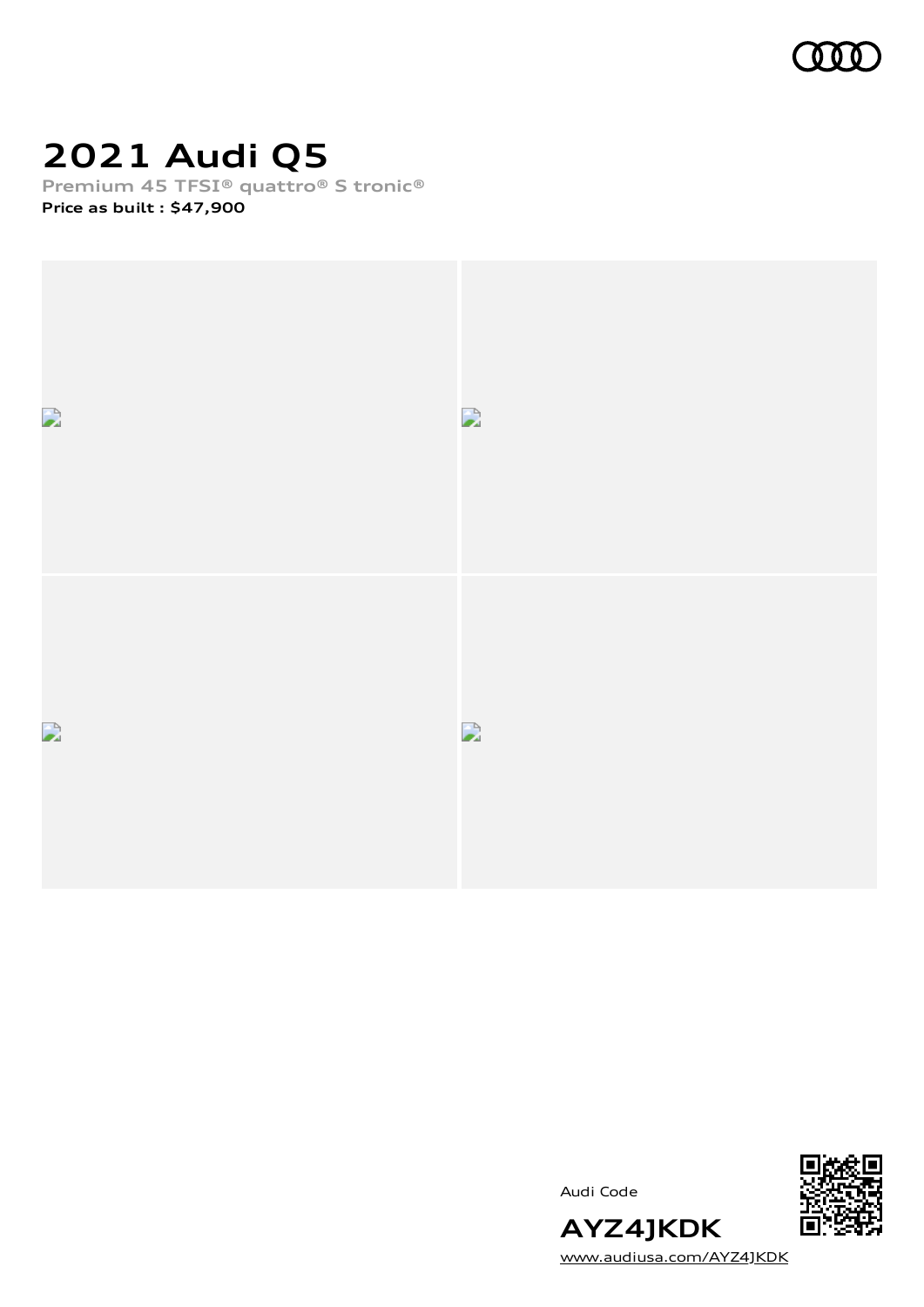### **Summary**

#### **Audi 2021 Audi Q5** Premium 45 TFSI® quattro® S tronic®

**Price as buil[t](#page-10-0)** \$47,900

#### **Exterior colour**

Florett Silver metallic

#### $\overline{\phantom{a}}$

#### **Further Information**

|                 | N٥          |
|-----------------|-------------|
| Mileage         | 7,485 miles |
| Type of vehicle | Used car    |

**Warranty**

#### **Interior colour**

| Seats     | Black with Rock Gray stitching |
|-----------|--------------------------------|
| Dashboard | Black                          |
| Carpet    | Black                          |
| Headliner | Gray                           |

#### **Audi Code** AYZ4JKDK

**Your configuration on www.audiusa.com** [www.audiusa.com/AYZ4JKDK](https://www.audiusa.com/AYZ4JKDK)

**Commission number** bcdefa390a0e09a82f04

#### **Technical Specifications**

| Engine type                  | 2.0-liter four-cylinder                       |
|------------------------------|-----------------------------------------------|
| stroke                       | Displacement/Bore and 1,984/82.5 x 92.8 cc/mm |
| Max. output                  | 261 HP                                        |
| Torque                       | 273 lb-ft@rpm                                 |
| Top track speed              | 130 mph $1$                                   |
| Acceleration (0 - 60<br>mph) | 5.7 seconds                                   |
| Recommended fuel             | Premium                                       |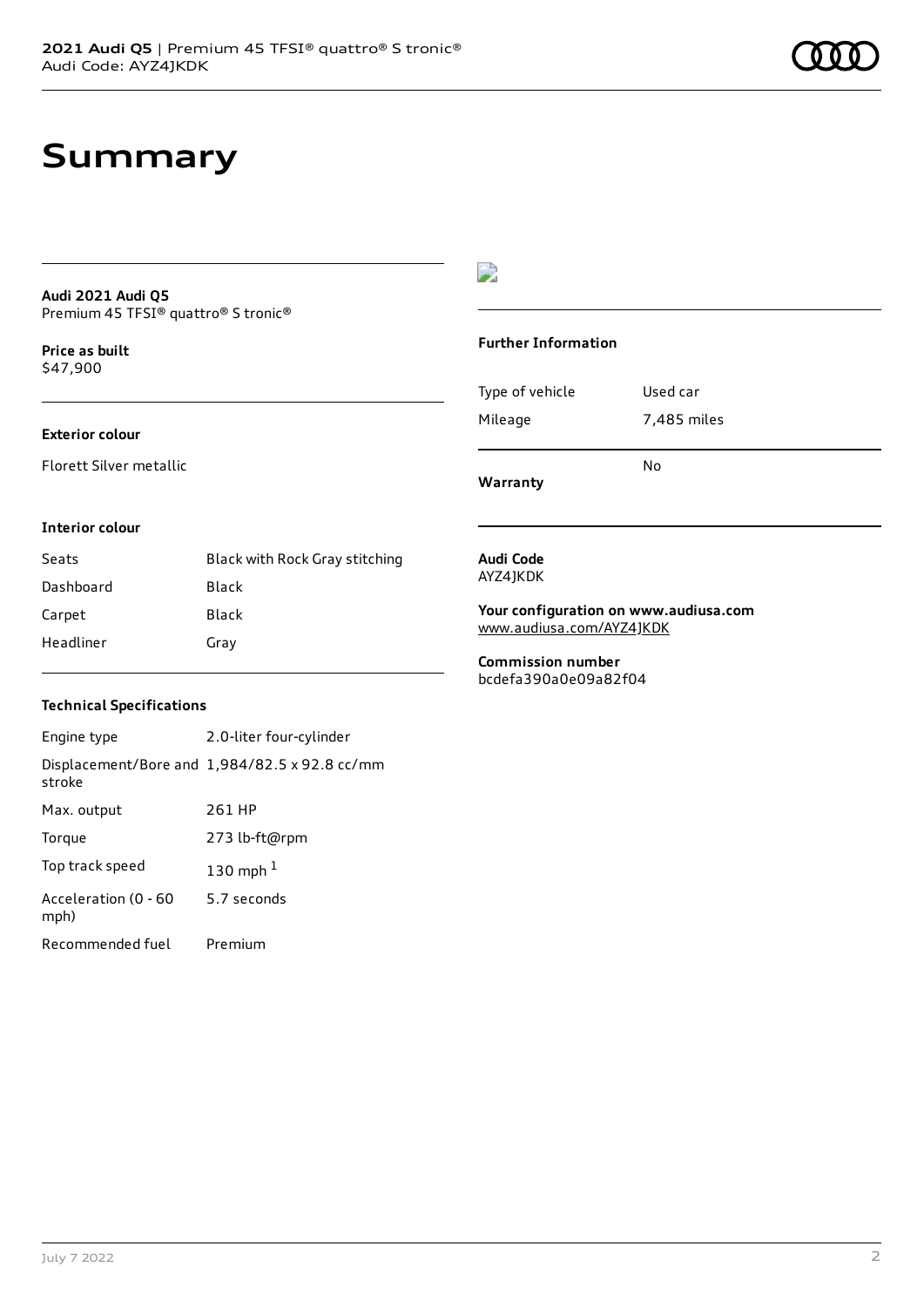# **Equipment**

Florett Silver metallic

Audi advanced key-keyless start, stop and entry

Power-adjustable, auto-dimming, power-folding, heated exterior side mirrors with memory

19" 5-double-arm design wheels, bi-color finish, with allseason tires

Convenience package

Power panoramic sunroof

SiriusXM® with 90-day All Access trial subscription







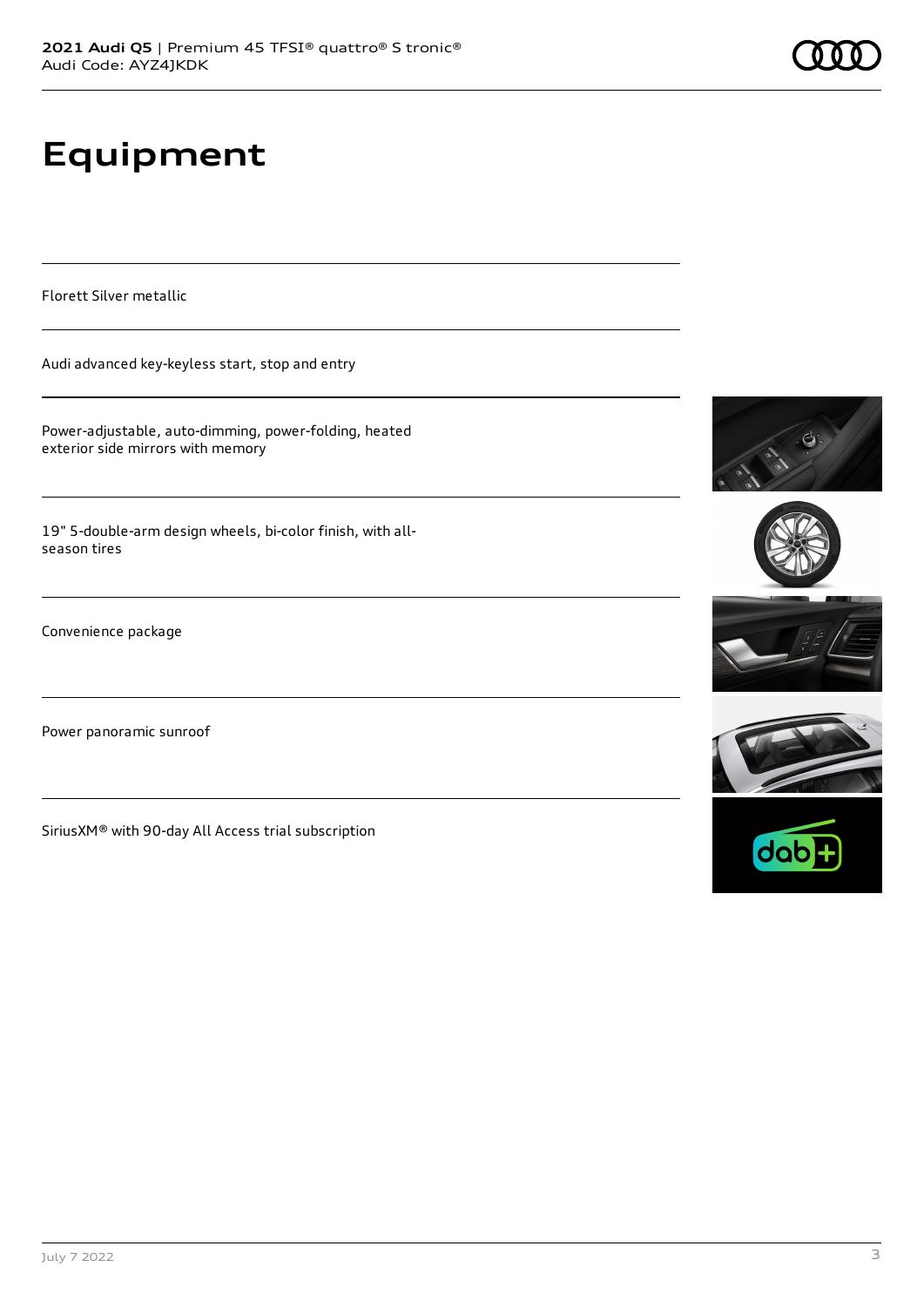### **Infotainment and Driver Assistance**

| 7Y1             | Audi side assist                                                                               |
|-----------------|------------------------------------------------------------------------------------------------|
| 9S7             | 7.0" color driver information system                                                           |
| 613             | Audi active lane assist                                                                        |
| 9ZX             | Preparation for mobile phone (Bluetooth®)<br>with streaming audio                              |
| 6K9             | Audi pre sense® city                                                                           |
| 2H1             | Audi drive select                                                                              |
| IU1             | Audi smartphone interface                                                                      |
| IW3             | Audi connect <sup>®</sup> CARE assistance and security<br>services (limited time subscription) |
| 7X2             | Parking system plus                                                                            |
| 7W3             | Audi pre sense <sup>®</sup> basic and rear                                                     |
| KA <sub>2</sub> | Rear view camera                                                                               |
| 8G1             | High beam assist                                                                               |
| 9VD             | Audi sound system                                                                              |

| <b>Exterior</b> |                                         |
|-----------------|-----------------------------------------|
| 1D8             | Trailer hitch provision                 |
| 1S1             | Tool kit and floor jack                 |
| 1 B A           | Standard suspension                     |
| 3S1             | Aluminum roof rails                     |
| 511             | Tailgate roof spoiler                   |
| 8IT             | Full LED headlights with DRL signature  |
| HN <sub>2</sub> | 235/55 R19 all-season tires             |
| 8VM             | LED taillights with dynamic turn signal |
| VJ1             | Full paint finish                       |
| 4KC             | Heat-insulating side and rear windows   |
| 47B             | Aluminum trim around exterior windows   |

### **Safety and Security**

| 4UB             | Driver and front passenger airbags                              |
|-----------------|-----------------------------------------------------------------|
| UH1             | Electromechanical parking brake                                 |
| 8T2             | Cruise control system                                           |
| VC2.            | Garage door opener (Homelink®)                                  |
| 4H <sub>5</sub> | Electronic rear child door locks                                |
| OZ7             | Speed-sensitive electromechanical power<br>steering system      |
| 7K6             | Tire-pressure monitoring system                                 |
| 4X3             | Advanced Airbag Protection System                               |
| 3B7             | Lower Anchors and Tethers for Children<br>(LATCH) in rear seats |

#### **Interior**

| QE1 | Storage package                                                                            |
|-----|--------------------------------------------------------------------------------------------|
| 4M3 | Four beverage holders                                                                      |
| 7M1 | Aluminum front door sill inlays                                                            |
| 6N) | Light cloth headliner                                                                      |
| 9AQ | Three-zone automatic climate control<br>system                                             |
| 4L7 | Auto-dimming interior rear view mirror with<br>digital compass and Integrated Toll Module® |
| QQ1 | LED interior lighting package                                                              |
| 6E3 | Front center armrest                                                                       |
| 7F9 | Leather-wrapped gear selector                                                              |
| 4E7 | Power tailgate                                                                             |
| 5XF | Driver and front-passenger extendable sun<br>visors with illuminated vanity mirrors        |

**(1/2)**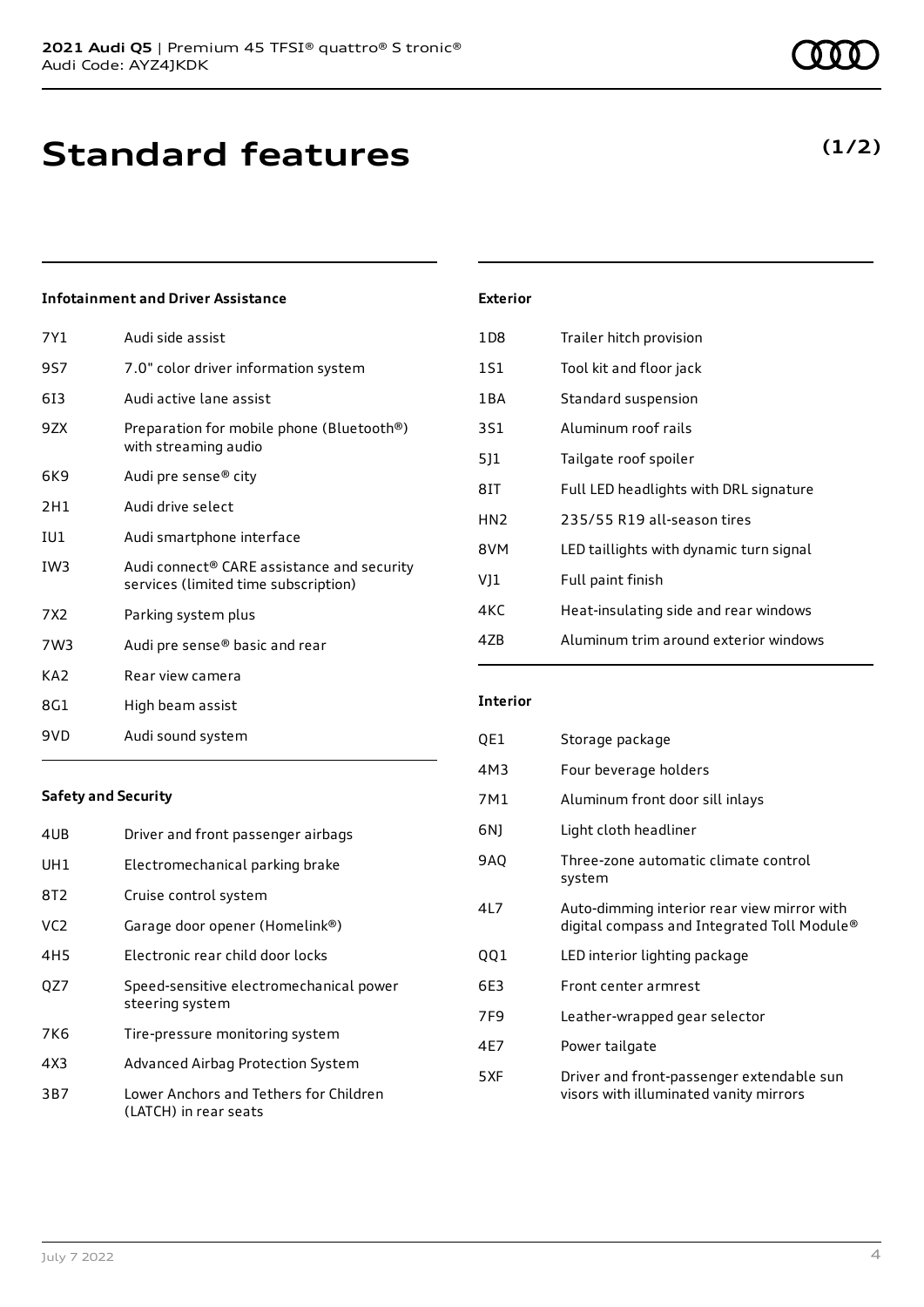### **Standard features**

#### **Interior**

- 3NS Sliding, split folding 40/20/40 rear seatbacks with adjustable recline N1P Leather seat covers 4A3 Heated front seats
- 5MP Brown Walnut Wood inlays



### **(2/2)**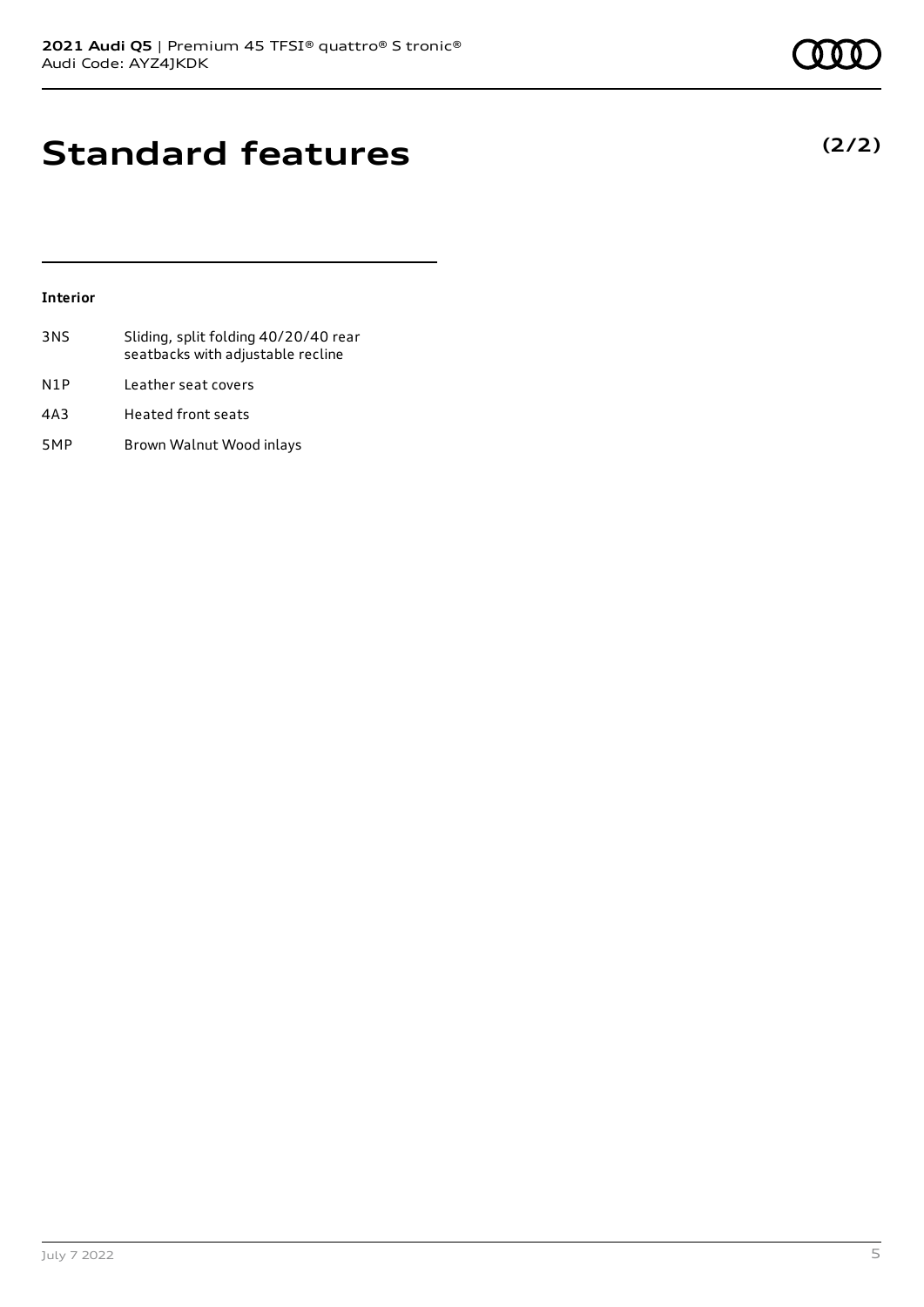### **Dealer remarks**

This Audi won't be on the lot long!

An awesome price considering its low mileage! Turbocharger technology provides forced air induction, enhancing performance while preserving fuel economy. With less than 10,000 miles on the odometer, this 4 door sport utility vehicle prioritizes comfort, safety and convenience. It includes leather upholstery, heated seats, automatic temperature control, and power seats. Under the hood you'll find a 4 cylinder engine with more than 200 horsepower, and for added security, dynamic Stability Control supplements the drivetrain.

Our aim is to provide our customers with the best prices and service at all times. Stop by our dealership or give us a call for more information.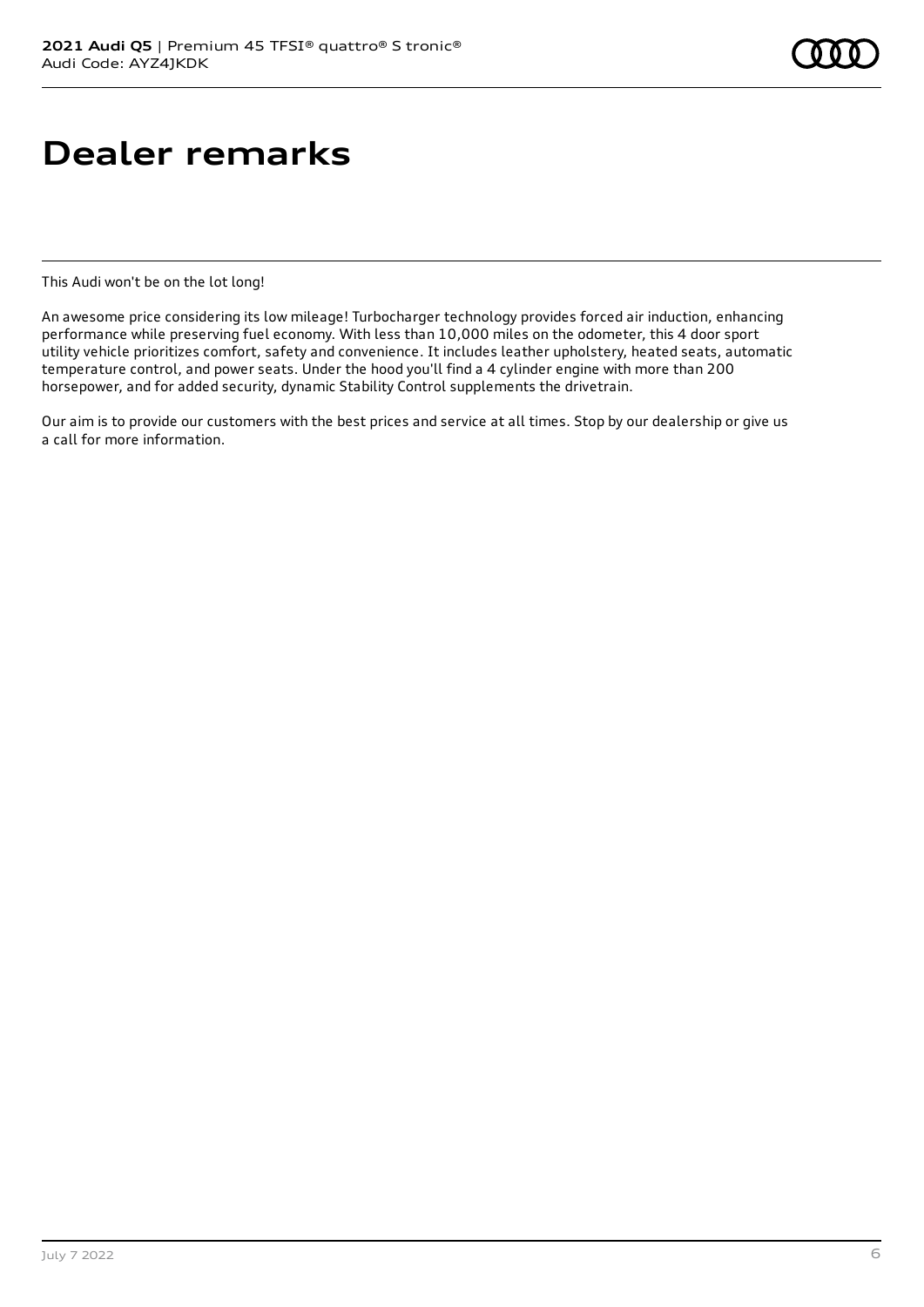# **Technical Specifications**

**(1/2)**

| <b>Engineering   Performance</b>                             |                                                                                        | <b>Steering</b>                            |                                                                   |
|--------------------------------------------------------------|----------------------------------------------------------------------------------------|--------------------------------------------|-------------------------------------------------------------------|
| Engine type                                                  | 2.0-liter four-cylinder                                                                | Steering type                              | Electromechanical progressive<br>steering system                  |
| Power Level<br>Max. output                                   | 45<br>261 HP                                                                           | Turning diameter, curb- 38.7 ft<br>to-curb |                                                                   |
| Displacement<br>Towing capacity                              | 2.0 l<br>4,400 lb                                                                      | Steering ratio                             | 15.9:1                                                            |
| Torque<br>Valvetrain                                         | 273 lb-ft@rpm<br>16-valve DOHC with Audi valvelift<br>system and variable valve timing | Suspension<br>Front axle                   | Five-link suspension - Audi comfort                               |
| Acceleration (0 - 60<br>mph)<br>Engine block                 | 5.7 seconds<br>Cast-iron                                                               | Rear axle                                  | suspension<br>Five-link suspension - Audi comfort<br>suspension   |
| Induction/fuel injection Turbocharged/TFSI®<br>Cylinder head | Aluminum-alloy                                                                         | <b>Brakes</b>                              |                                                                   |
| stroke<br>Top track speed <sup>1</sup>                       | Displacement/Bore and 1,984/82.5 x 92.8 cc/mm<br>130 mph                               | Front brakes<br>Rear brakes                | 13.3 (ventilated disc) in<br>13.0 (ventilated disc) in            |
| <b>Electrical system</b><br>Hybrid engine                    | 12-volt Mild Hybrid Electric Vehicle<br>(MHEV) technology                              | <b>Body</b><br>Material                    | Lightweight technology-multi-<br>material construction (steel and |
| Transmission   Drivetrain                                    |                                                                                        | <b>Warranty   Maintenance</b>              | aluminum)                                                         |

| Drivetrain type | quattro <sup>®</sup> all-wheel drive with ultra <sup>®</sup><br>technology |
|-----------------|----------------------------------------------------------------------------|
| Transmission    | Seven-speed S tronic <sup>®</sup> dual-clutch<br>automatic transmission    |

| Warranty | 4-year/50,000-mile Audi New |
|----------|-----------------------------|
|          | Vehicle Limited Warranty    |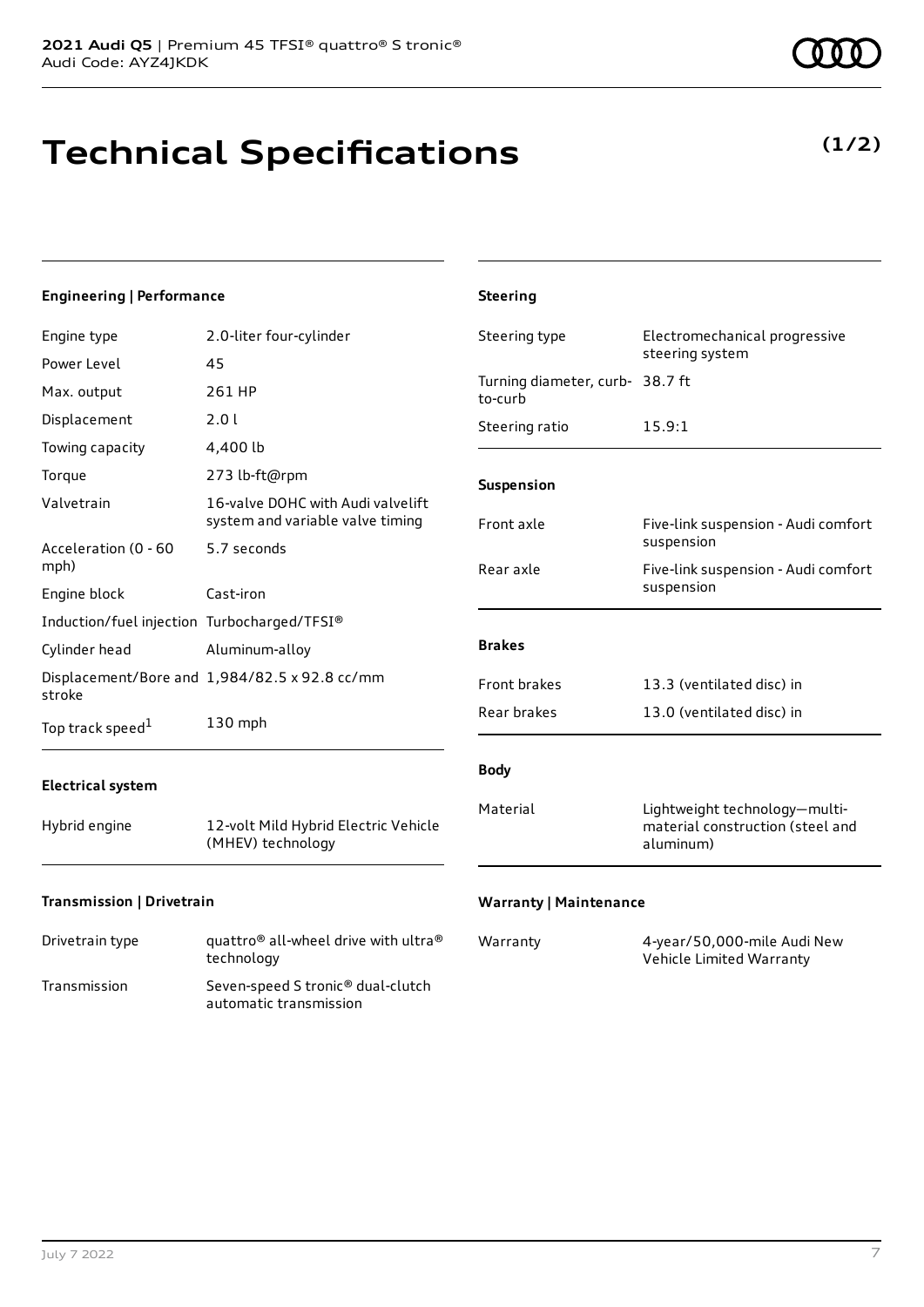### **Technical Specifications**

#### **Exterior Measurements**

| Height                           | 65.5 in  |
|----------------------------------|----------|
| Overall width without<br>mirrors | 74.5 in  |
| Length                           | 184.3 in |
| Wheelbase                        | 111.0 in |
| Overall width with<br>mirrors    | 84.2 in  |
| Track rear                       | 63.3 in  |
| Track front                      | 63.6 in  |
| Curb weight                      | 4.079 lb |

#### **Interior measurements**

| Seating capacity                          | 5                                                  |
|-------------------------------------------|----------------------------------------------------|
| Shoulder room, rear                       | 56.5 in                                            |
| Head room with front<br>sunroof           | 38.1 in                                            |
| Leg room, rear                            | 38.0 in                                            |
| Shoulder room, front                      | 57.7 in                                            |
| Head room with rear<br>sunroof            | 37.7 in                                            |
| Head room, rear                           | 39.3 in                                            |
| Leg room, front                           | 40.9 in                                            |
| Head room, front                          | 39.6 in                                            |
| Cargo volume, rear<br>seatbacks up/folded | 25.8/54.0 (25.6/53.5 with<br>sunroof) cu ft, cu ft |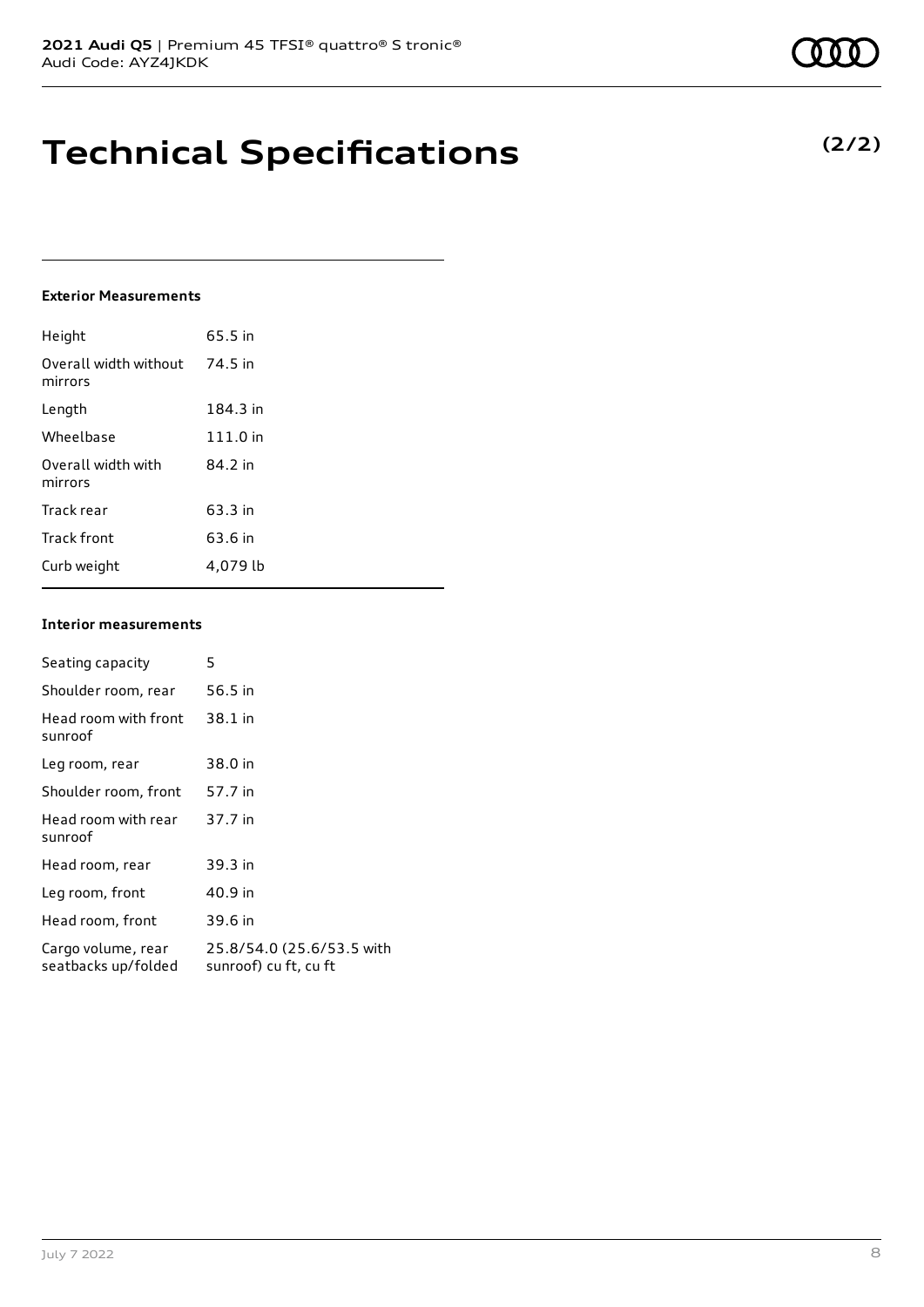### **Consumption- and emission**

#### **Consumption by NEDC**

| urban       | $23$ mpg |
|-------------|----------|
| extra-urban | 28 mpg   |
| combined    | $25$ mpg |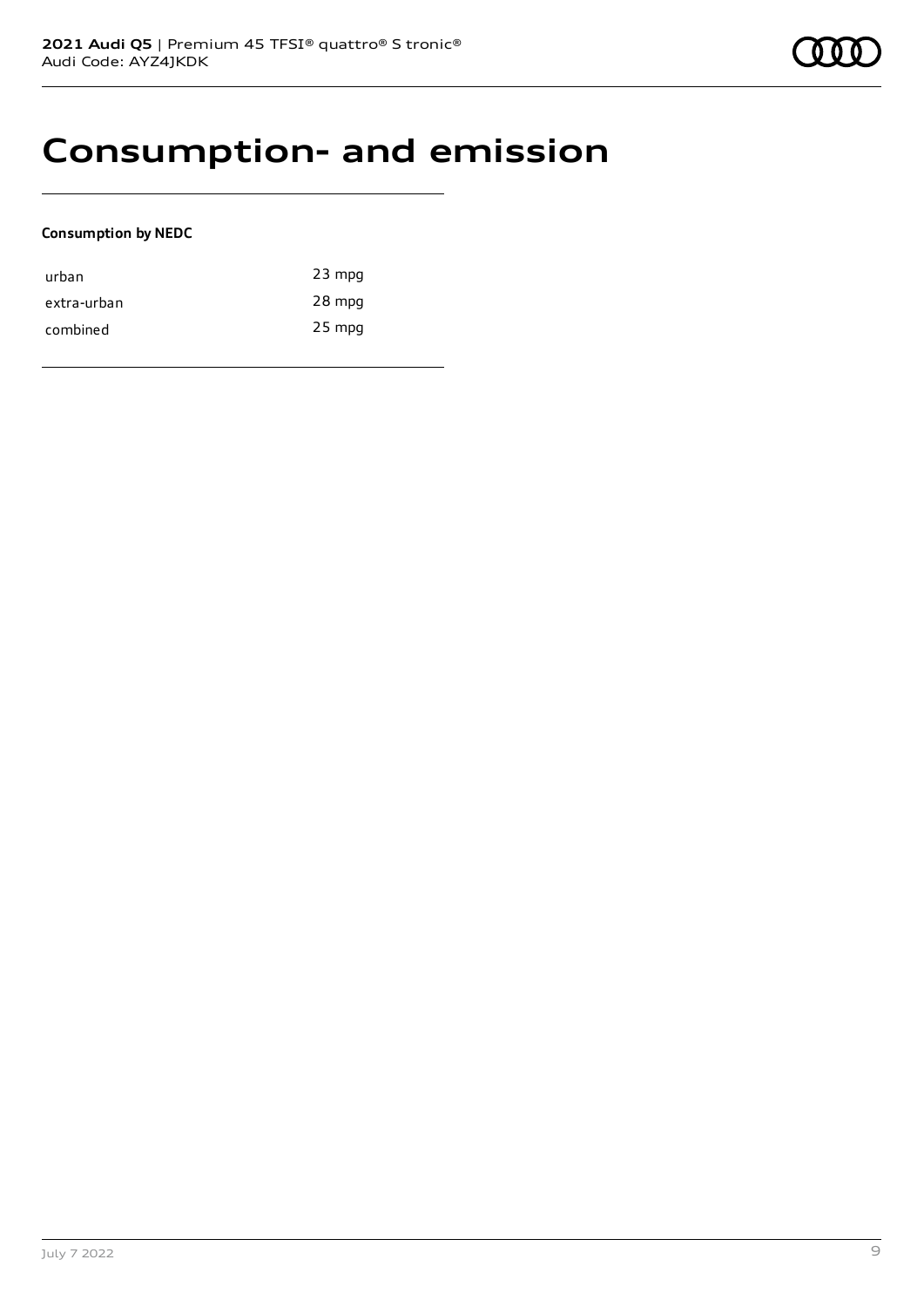

### **Contact**

Dealer **The Audi Connection**

9678 Montgomery Rd 45242 Cincinnati OH

Phone: +15138912000 FAX: 5133663013

www: [https://www.theaudiconnection.com](https://www.theaudiconnection.com/)